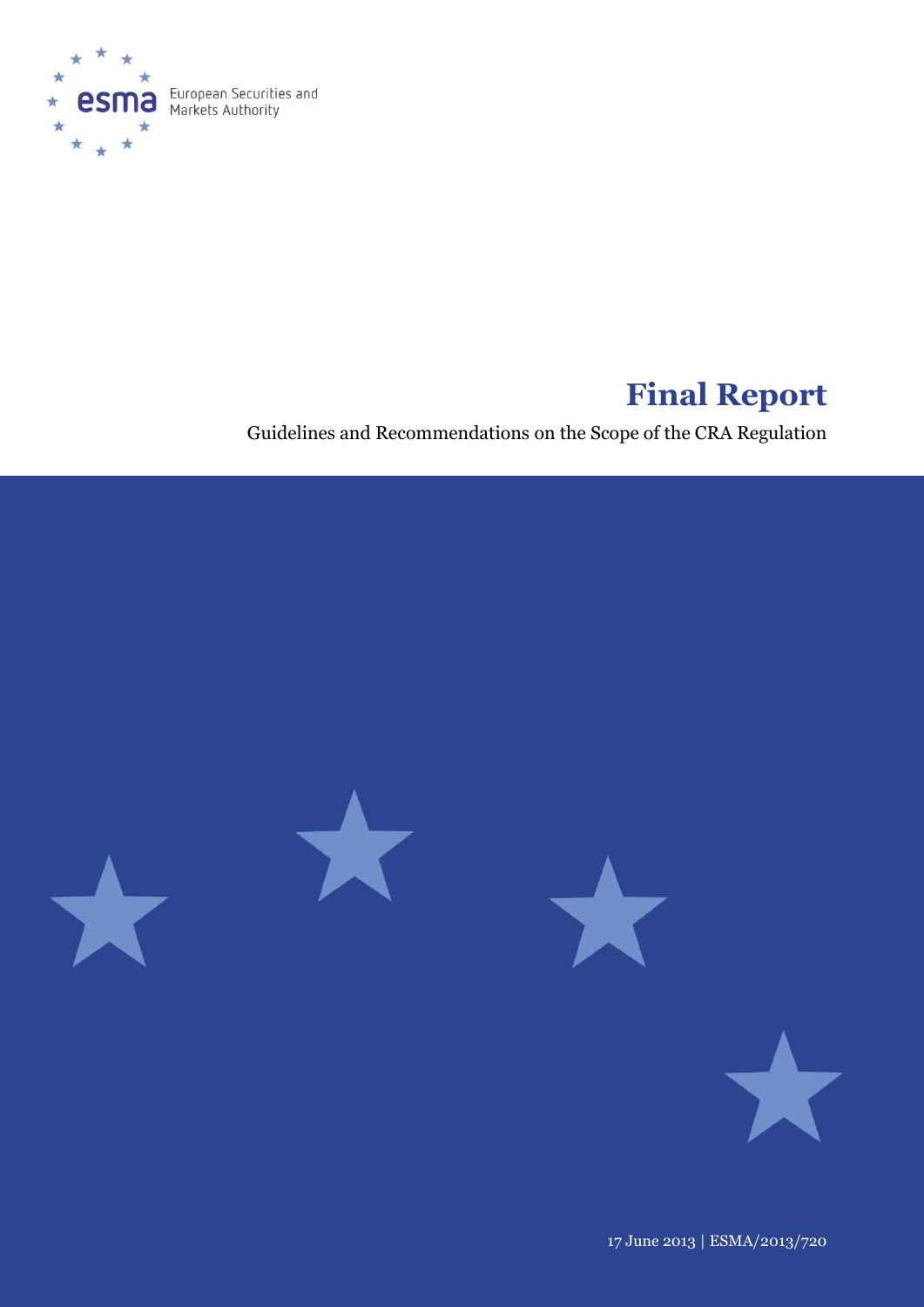

Date: 17 June 2013 ESMA/2013/720

### **Table of Contents**

| I.  | Executive<br>ummary        |  |
|-----|----------------------------|--|
| II. | <b>E</b> eedback statement |  |

| Annex I  | Opinion of the Securities and Markets Stakeholder Group_          |    |
|----------|-------------------------------------------------------------------|----|
| Annex II | Guidelines and Recommendations on the Scope of the CRA Regulation | 14 |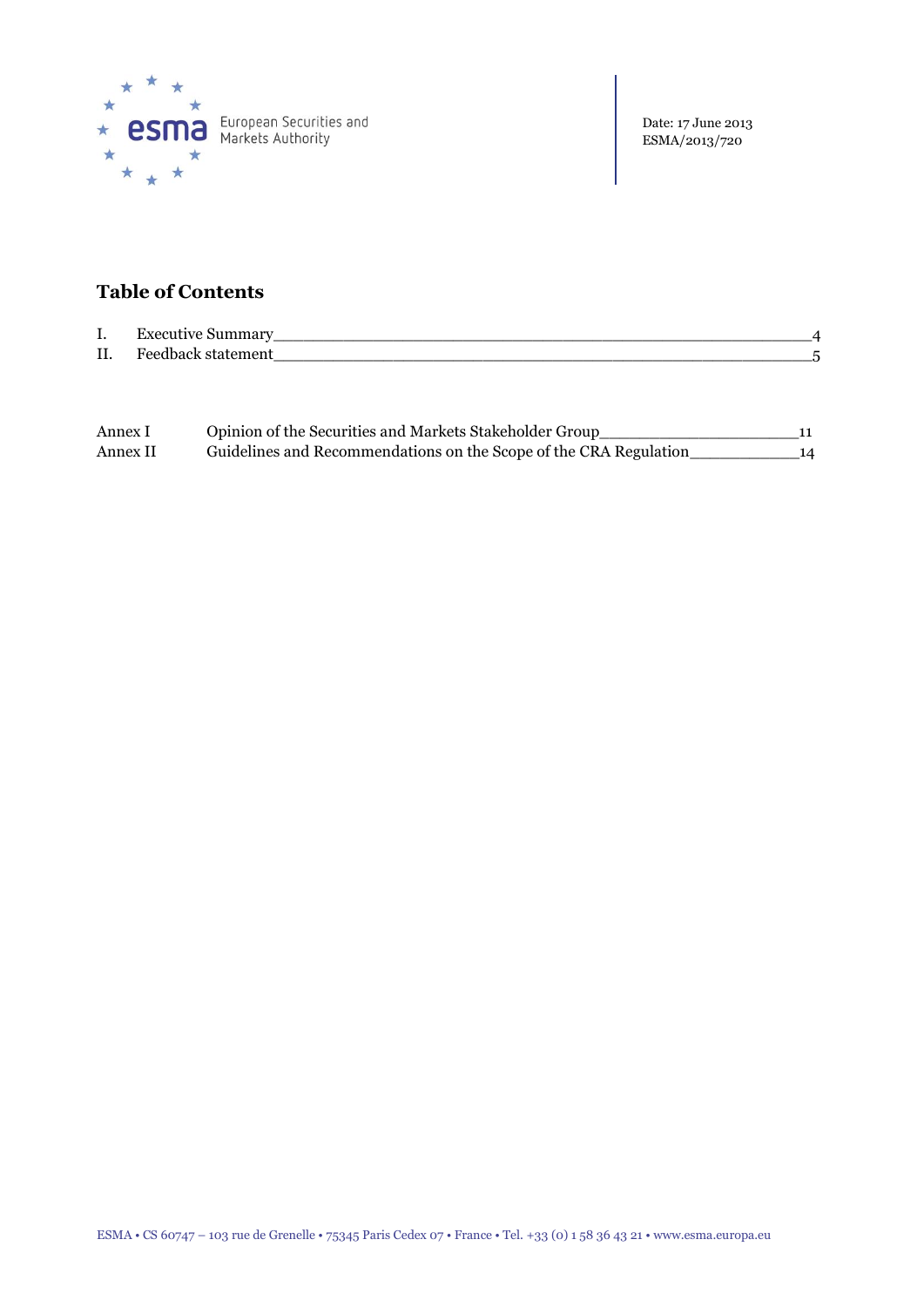

### **Acronyms used**

- CRAs Credit Rating Agencies
- EBA European Banking Authority
- NCAs National Competent Authorities as defined in the CRA Regulation, Art. 3(1)(p)
- SCA Sectoral Competent Authorities as defined in the CRA Regulation, Art. 3(1)(r)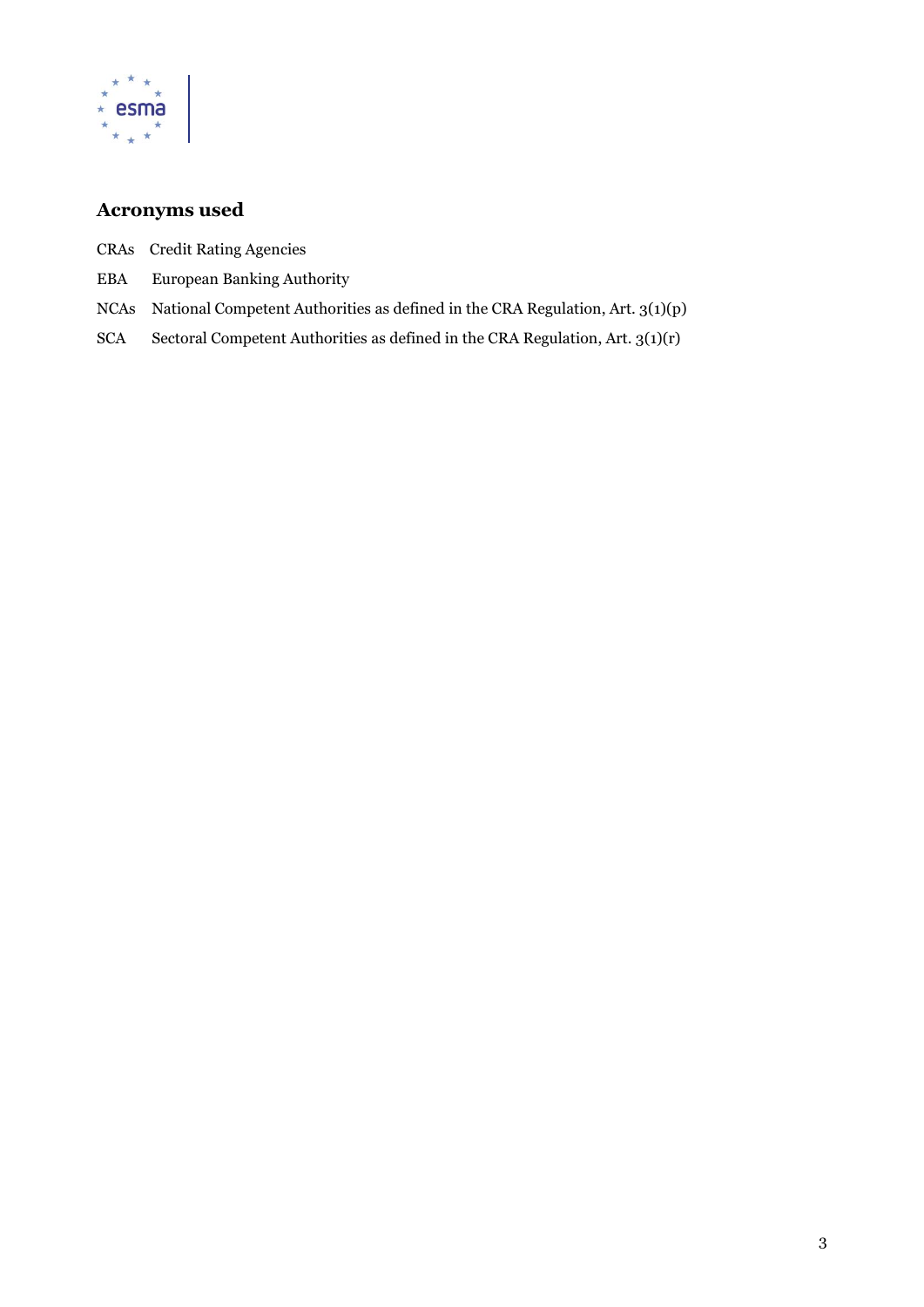

#### **I. Executive Summary**

#### **Reasons for publication**

The European Securities and Markets Authority (ESMA) on the basis of the experience acquired so far through the registration process and the supervision of the perimeter of the CRA Regulation<sup>1</sup>, sees merit in clarifying the interpretation of the scope of the Regulation with respect to the following items:

- obligation for CRAs to register with ESMA;
- credit rating activities and exemptions from registration;
- establishment of branches outside the Union by registered credit rating agencies;
- specific disclosure recommendations for best practice; and
- enforcement of the scope of the CRA Regulation.

#### **Contents**

Section II sets out the feedback statement to the consultation paper (ESMA/2012/841) published by ESMA on 20 December 2012.

Annex I contains the opinion of the Securities and Markets Stakeholder Group.

Annex II contains the full text of the final Guidelines and Recommendations.

#### **Next steps**

 $\overline{a}$ 

The Guidelines and Recommendations in Annex II will be translated into all the official languages of the EU and will be published on the ESMA website. The deadline for reporting requirement dates will be two months after the publication of the Guidelines in all the EU official languages.

<sup>1</sup> Regulation (EC) No 1060/2009 of the European Parliament and of the Council of 16 September 2009 on credit rating agencies amended by Regulation (EU) No 513/2011 of the European Parliament and of the Council of 11 May 2011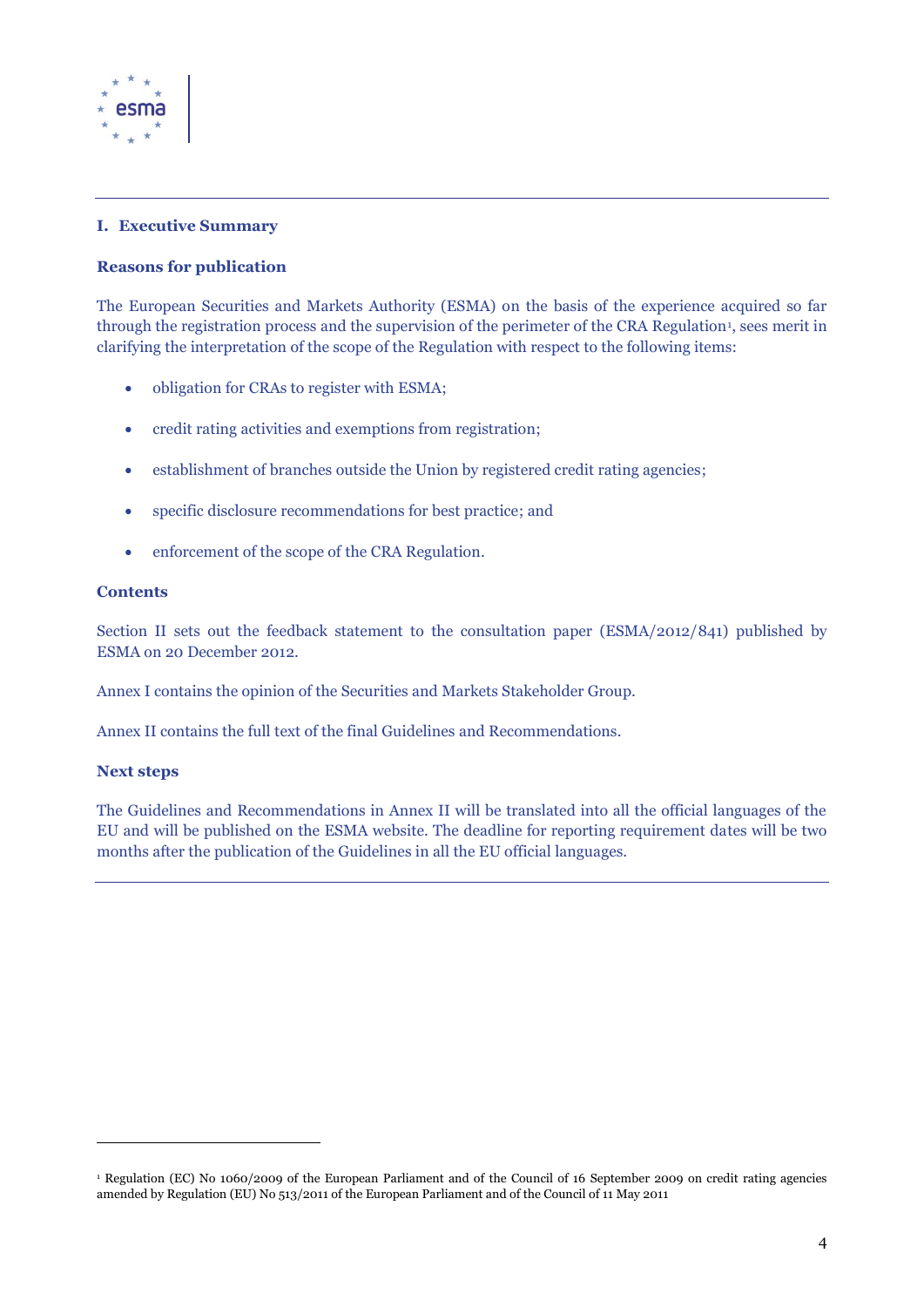

#### **II. Feedback Statement**

- 1. ESMA received 17 responses to the consultation paper (CP) on Guidelines and recommendations on the scope of the CRA Regulation (ESMA/2012/841).<sup>2</sup> Responses were received from credit rating agencies, research and consulting companies, representative associations of credit rating agencies and of institutional investors. The full text of those non-confidential responses received is available on the ESMA website.<sup>3</sup>
- 2. Among the answers received, some of them did not specifically respond to the questions posed by the Consultation Paper on the scope of the CRA Regulation. In particular, one respondent suggested that more information is needed in order to allow evaluating the accuracy of credit ratings and facilitating statistical comparison with the accuracy of credit scorings. Another respondent complained in general about the lack of a global regulatory approach to CRAs and its impact to higher regulatory costs for the industry.

**ESMA's response:** as regards the evaluation of the accuracy of credit ratings, ESMA currently provides free access to its CEREP transparency platform. The CEREP database provides information on credit ratings issued by the CRAs which are either registered or certified in the European Union, and allows investors to assess, on a single platform, the performance and reliability of credit ratings on different types of ratings, asset classes and geographical regions over the time period of choice. The forthcoming CRA3 legislative package will also require ESMA to establish a European Rating Platform which should largely increase public access to credit ratings. As regards the CRA Regulation and third countries' regulatory framework, ESMA is responsible for registration and supervision of CRAs in the European Union and implementing CRA Regulation. Legislative measures are adopted by the European Parliament together with the European Council. ESMA also takes part in the global regulatory dialogue through its participation to the IOSCO SC6 Committee

#### **Obligation to register**

 $\overline{a}$ 

#### **Q1. Do you agree with the approach set out above on the obligation to register?**

3. A large majority of respondents agreed with the position illustrated by ESMA. Two respondents complained that the obligation for registration introduced by the CRA Regulation for all the CRAs established in the EU represents an unnecessary burden in terms of cost of compliance. Two respondents stated that it should be clarified that credit ratings issued in third countries which are not used in the EU for regulatory purposes do not fall within the reach of the CRA Regulation. Two respondents expressed opposite views as to whether the use of the term "rating" should be limited to registered or certified CRAs, while another respondent stated that on a voluntary basis, the term "rating" should be only used for activities within the scope of the CRA Regulation.

**ESMA's response:** ESMA is responsible for registering and supervising CRAs in the European Union. As regards ratings issued in third countries which are not used in the EU for regulatory purposes, the Guidelines (Annex II, paragraph 10) specify that the obligation to register with ESMA only applies to legal entities established in the EU. As for the use of the term "rating", the Guidelines (Annex II, paragraph 21) recommend as a best practice that credit scoring firms and CRAs that distribute credit

<sup>2</sup> <http://www.esma.europa.eu/system/files/2012-841.pdf>

<sup>3</sup> <http://www.esma.europa.eu/consultation/Consultation-Guidelines-and-recommendations-scope-CRA-Regulation#responses>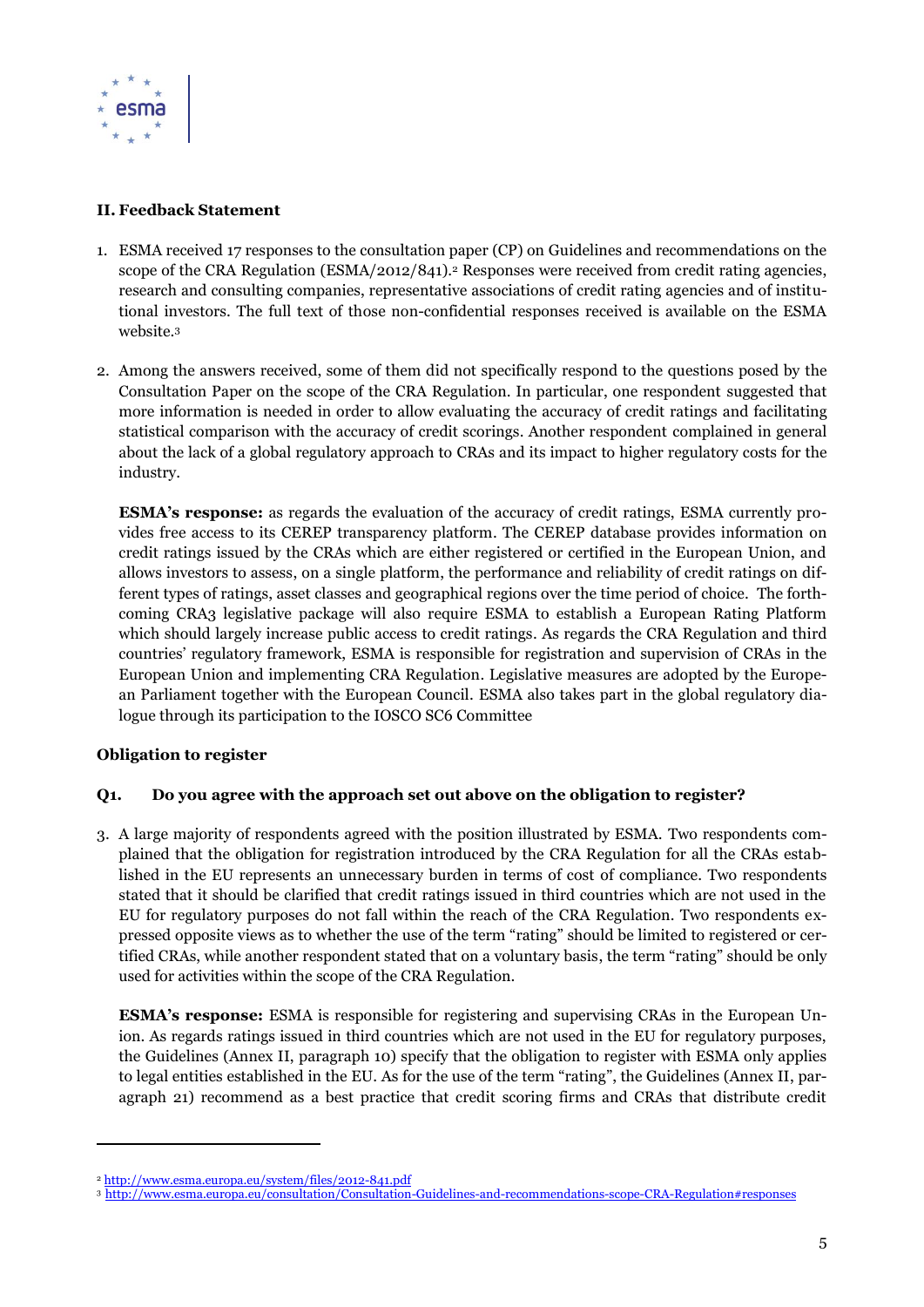

scores should disclose that those scores are not credit ratings issued in accordance with the CRA Regulation.

### **Q2. What may be alternative/additional criteria to require registration and certification?**

4. According to one respondent, the Guidelines should specify that CRAs without a physical presence in the EU should not be registered by ESMA. Further conditions for registration should be that: CRAs should establish a review / compliance function and employ qualified personnel for such tasks; legal entities established in the EU for regulatory purposes must only use credit ratings produced by ESMAregistered credit rating agencies; finally, CRAs which are not established in the EU but which provide rating activities to EU clients via the internet should also be required to register with ESMA.

**ESMA's response:** The Guidelines (Annex II, paragraph 9) clarifies that those CRAs without a physical presence in the EU should apply for certification for their ratings to be used for regulatory purposes in the EU. In all other cases, CRAs without a physical presence in the EU should not need to apply for certification or for registration with ESMA. As regards additional registration requirements for CRAs such as to have a review and compliance function, registration requirements are provided for in the CRA Regulation, Art. 9 and Annex I Section A(9). As clarified in section IV of the Guidelines below, Art. 4 and 5 of the CRA Regulation state that credit ratings may be used for regulatory purposes in the EU only if they are issued by CRAs registered or certified with ESMA. As regards the provision of credit ratings through internet to EU clients, the Guidelines (Annex II, paragraph 9) clarifies that such activity requires certification by ESMA as a prerequisite if those credit ratings are intended to be used in the EU for regulatory purposes. In no case does the CRA Regulation require registration with ESMA of CRAs without a physical presence in the EU.

### **Credit rating activities and exemptions from registration**

#### **Q3. Do you agree with the explanation of credit ratings provided in this document?**

5. Two respondents objected to the example  $N^{\circ}$  2 published in the Consultation Paper because it restricts the possibilities provided in the CRA3 Regulation in terms of rating scales to be used by CRAs or in general, CRAs' methodological discretionality. Two other respondents objected to example N° 3 in the Consultation Paper because besides the analyst's role in building some of the variables considered in the rating model, there should also be a qualitative role for analysts at the moment of the final deliberation on the rating.

**ESMA's response:** As regards example  $N^{\circ}$  2 in the consultation paper, its purpose was not to restrict the scope of credit rating activities subject to registration but to provide one concrete example on the requirement whereby credit ratings under the CRA Regulation should include not only quantitative analysis but also sufficient qualitative analysis, as specified in the Guidelines (Annex II, paragraph 13). As regards example  $N^{\circ}$  3, ESMA agrees that it should be clear that besides contributing to translate qualitative indicators into quantitative ones, the final rating should not only be the mechanic product of an algorithm but also should be complemented by qualitative human analysis.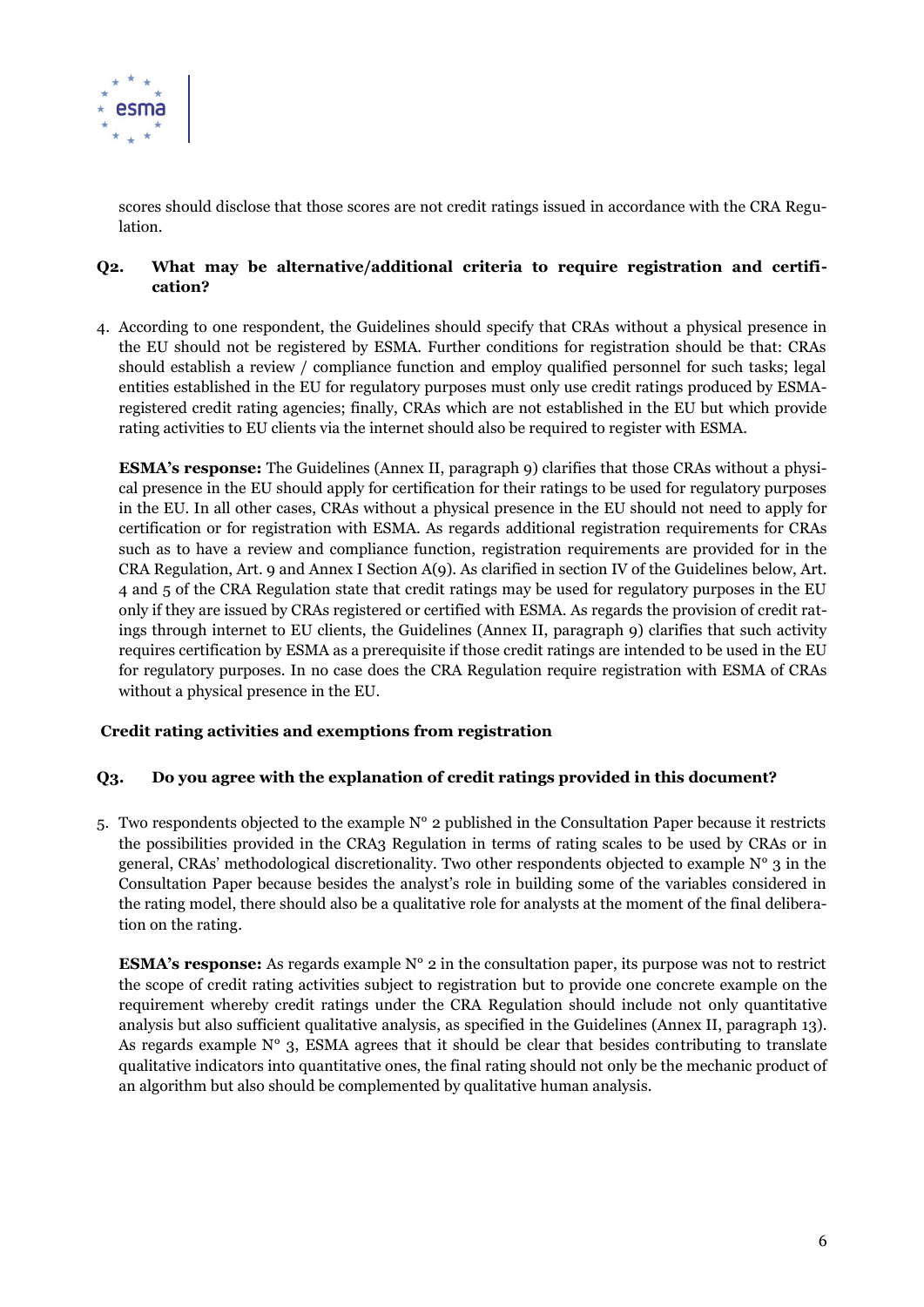

### **Q4. Do you believe that the intervention of rating analysts in the assessment of the relevant information is the key element to distinguish credit ratings from credit scorings?**

6. The great majority of the respondents agreed with the general principle that the qualitative input of rating analysts is the key element in distinguishing ratings from scorings. However, several respondents stressed that the CRA Regulation does not allow clearly distinguishing between credit ratings and scorings. According to one respondent, the analyst should be able for credit ratings to provide his/her personal contribution in addition to the automatic result provided by scoring mechanisms. Moreover, ESMA should improve transparency in the market by providing more information highlighting the value added provided by analysts in the credit rating process vis-à-vis credit scorings. Other respondents were in favour of introducing more objective criteria in order to better define the boundaries between credit ratings and credit scoring such as the accuracy of the rating proposal submitted by the rating analyst or an indicative threshold concerning the number of ratings examined by a single analyst..

**ESMA's response:** On the basis of Art. 3 of CRA Regulation, the Guidelines (Annex II, paragraph 15) clarifies that additional substantial qualitative input from a rating analyst is a necessary requirement for credit ratings. As regards increased disclosure by ESMA, this final report aims at providing to the public, among other things, clarification on the definition of credit ratings in contrast to credit scorings. As regards identifying more objective criteria to distinguish credit ratings from scorings, the accuracy of the work undertaken by rating analysts must be reflected in CRAs' internal records, as provided for in Annex I, Section  $B(7)(e)$  of the CRA Regulation. As regards establishing indicative quantitative thresholds in terms of number of ratings per analyst, differences in CRAs' methodologies and business models do not allow ESMA to fix a threshold which could be applicable to each and all CRAs. However, in its supervisory activity ESMA already takes into account the proportion of ratings per analyst according to the specificities of each CRA's methodology, as ESMA has to supervise the adequacy of resources employed by CRAs (CRA Regulation, Annex I(A)(8). On the basis of the definition of credit ratings provided in Art 3(1)(a) of the CRA Regulation, ESMA does not believe it is possible to provide in its guidelines further precisions concerning the definition of credit ratings based on factual elements.

### **Private ratings**

### **Q5. Do you agree with the explanation of private ratings provided?**

7. A large majority of the respondents agreed with the proposed text. However, several respondents provided comments on the difficulty for CRAs to monitor the use of private ratings by their clients beyond the stipulation of confidentiality agreements, and one respondent objected to any such monitoring activity. One respondent suggested circumscribing the issue by specifying that private ratings should be the result of a qualitative assessment made by a rating analyst as it is the case for regulatory ratings, with the only difference that ratings are not public or distributed by subscription. Several respondents suggested providing more detailed clarification that transmission of the rating to a third party by the person that ordered it does not always correspond to public disclosure or distribution by subscription.

**ESMA's response:** In the Guidelines (Annex II, paragraph 16), ESMA has corrected a mistake which was present in para. 40 of the Consultation Paper in order to clarify that ratings responding to an individual order placed by a person is a private rating falling within – and not without - the definition of Art.  $2(2)(a)$ of the CRA Regulation. As regards the possible difficulties for CRAs to monitor the use of private ratings by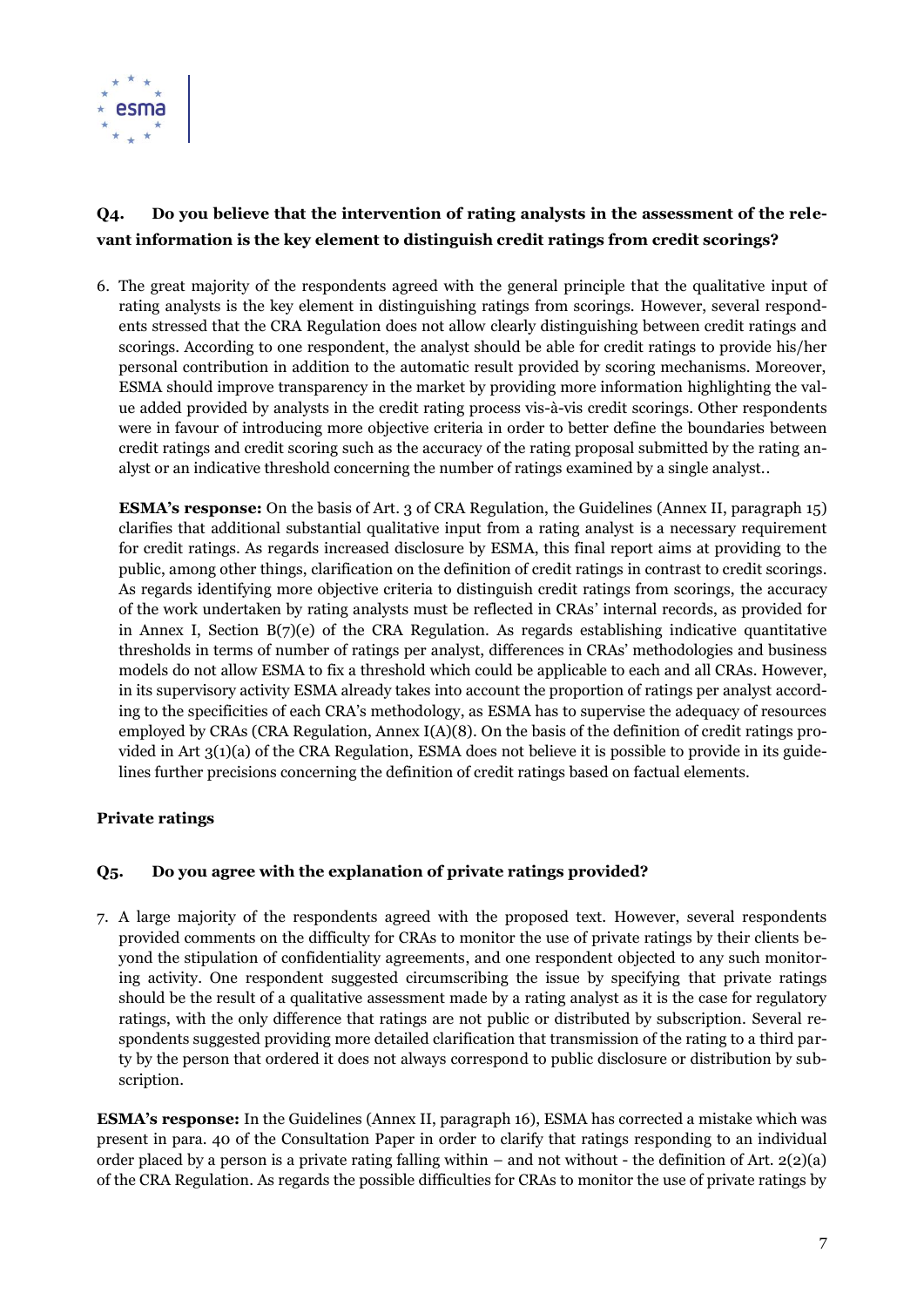

their clients, Art 2(2)(a) of the CRA Regulation explicitly prohibits public disclosure or distribution by subscription. Consequently, providers of private ratings should monitor the appropriate use of their private ratings by the recipients. Nevertheless, it is clear that such monitoring should take place through those modalities available to CRAs. This could be put into practice either *ex-ante* through contractual clauses or *ex-post* through making use of information available to the CRA such as violation of previous confidential agreements. In those cases, CRAs should refrain from providing new private ratings to those clients who have already publicly disclosed private rating issued by the same CRA. ESMA has clarified such concept in the Guidelines (Annex II, paragraph 15). Concerning the scope of private ratings, as specified in the Guidelines (Annex II, paragraph. 14), the definition of credit ratings provided by Art 3 (1)(a) of CRA Regulation should be read together with the exemption provided in Art.  $2(2)(a)$  by the same Regulation. ESMA has included in paragraph 14 of the Guidelines (Annex II) precisions concerning the possibility of distributing private ratings to a limited number of third parties under confidentiality conditions.

### **Establishment of branches outside the Union by registered credit rating agencies**

### **Q6. Do you agree with the approach taken in the text above regarding the establishment of branches of registered credit rating agencies outside the Union?**

8. Two respondents stated that ESMA should be mindful of the need to take into account the local regulatory framework of the third country where the branch is located. Four respondents also stated that CRAs should have flexibility to determine the best way to ensure that compliance obligations are fulfilled in their branches.

**ESMA's response:** Following Art. 14(3) of the CRA Regulation, the Guidelines clarify that the specificities of third countries' regulatory framework should not impair ESMA's ability to perform its supervisory competences. As regards compliance obligations and important operational functions concerning branches, the CRA Regulation provides limits to CRAs' organisational flexibility with the objective of allowing ESMA to conduct its supervisory competences also as regards third-country branches of CRAs established in the EU (see Guidelines, Annex II, paragraph 18).

### **Q7. Do you agree that credit rating agencies should demonstrate that there is an objective reason to conduct certain credit rating activities in branches established outside the Union?**

9. Two respondents stated that the meaning of "objective reason" relating to Art. 14(3) of the CRA Regulation should be clarified. One respondent submitted that the reference to objective reasons should be changed in "reasonable and consistent reason" so as to take into account subjective elements in the decision making process. Another respondent also agreed on a limitation of such requirement.

**ESMA's response:** In the Guidelines (Annex II, paragraph 18) ESMA clarifies that the objective reason is linked to the need to ensure an adequate presence in the third country where the branch is located.

**Q8. Do you agree that ESMA's capacity to deliver effective supervision would be impaired where credit rating agencies conducted entirely or prevalently important operational functions, and in particular credit rating activities, in branches out-side the EU?**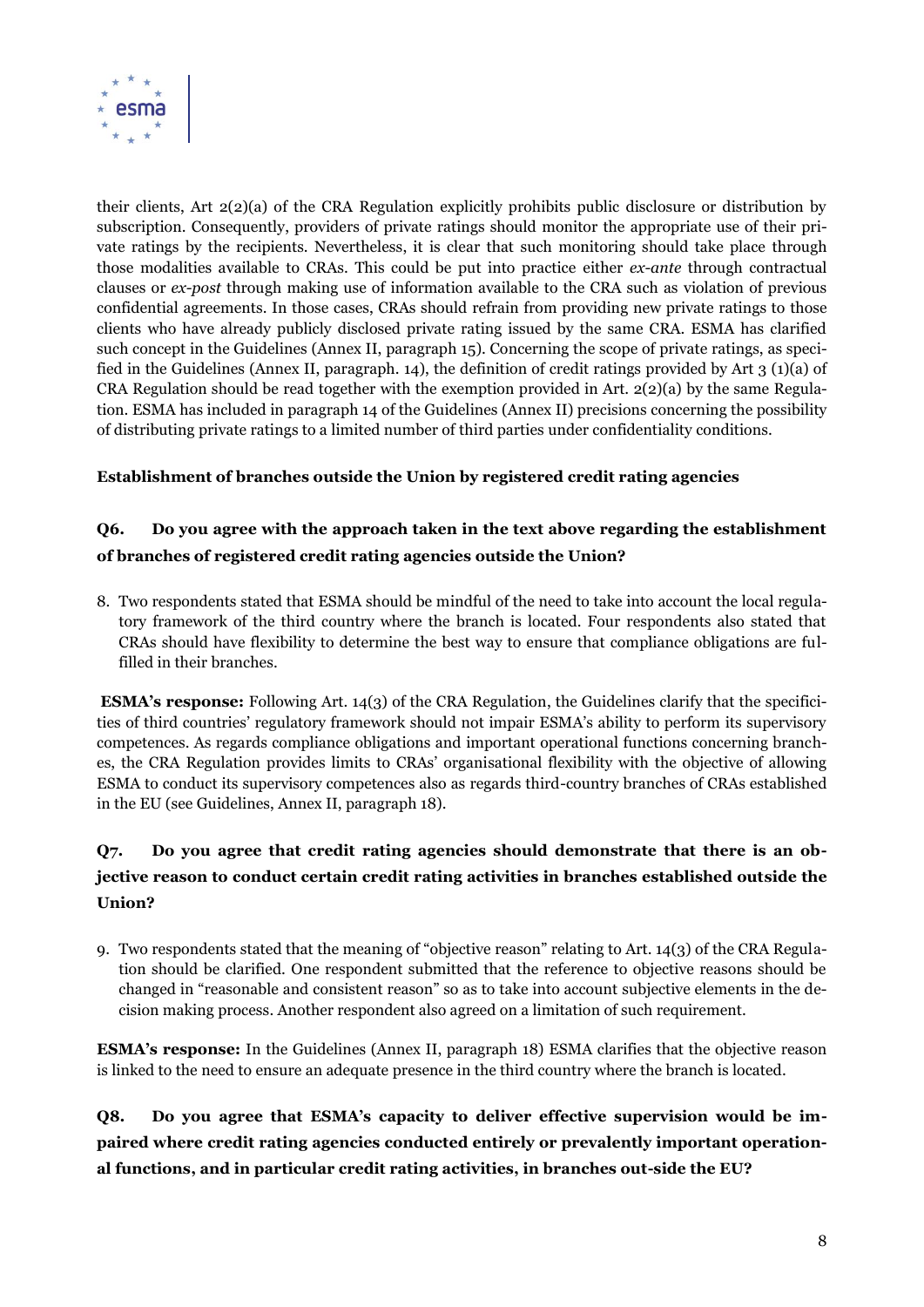

 $\overline{a}$ 

10.One respondent stated that CRAs should be allowed to conduct the majority of their activity through branches located outside the EU. Several respondents proposed as possible solution that ESMA should conclude MoUs with a larger number of third countries. Another respondent submitted that the CRA Regulation specifically contemplates the practice of CRAs outsourcing important operational functions outside of the CRA. It is therefore unclear why a potentially more stringent test is being applied to performing functions in a branch of an EU-registered CRA when it is the same legal entity. The result will be that important operational functions can be outsourced to subsidiaries and to third-party non-CRAs but the functions cannot be conducted within the CRA, through a branch.

**ESMA's response:** Art. 21 of the CRA Regulation requires ESMA to supervise CRAs established in the EU even if their primary activity is to issue credit ratings concerning third countries which are not used for regulatory purposes in the EU. In this respect, EU-registered CRAs conducting activities through branches located outside the EU cannot impair ESMA's ability to perform its supervisory activities. As for the conclusion of MoUs with third countries, ESMA has currently concluded all the MoUs allowed by the specificities of the regulatory framework of third-countries according to what is provided by the CRA Regulation. In addition, ESMA is constantly following regulatory developments in other third countries. As regards outsourcing of important operational functions, Art. 9 of the CRA Regulation states that outsourcing should not impair the quality of CRAs' internal controls and compliance.

### **Specific disclosure recommendations for best practice**

### **Q9. Do you agree with the disclosure recommendations indicated above and with their remit?**

11. One respondent suggested specifying that credit scores or ratings are distributed to the public in the EU also when the entity issuing the financial instrument is domiciled in the EU. Another respondent observed that it is unclear what "status" should be afforded to best practices and that it would set a dangerous precedent for ESMA to attempt to prescribe or recommend positive actions by entities not falling under the Regulation.

**ESMA's response:** Reference to the place of domiciliation of the entity issuing the financial instrument in the EU is not relevant to determine whether a rating is distributed in the EU or not. As for the legal status of best practices, they are to be considered as recommendations under Art. 16 of the ESMA Regulation<sup>4</sup> which is also the legal basis allowing ESMA to formulate recommendations to financial market participants.

### **Q10. Do you agree that credit scoring firms and export credit agencies that distribute their products to the public in EU should consider ESMA's suggested disclosures that such scores or ratings are not issued in accordance with the CRA Regulation?**

12.According to one respondent, the term "rating" should be only used for activities under the scope of CRA Regulation. Two respondents suggested extending the recommendation to any company providing credit scores, CRAs included.

<sup>4</sup> Regulation (EU) No 1095 of the European Parliament and of the Council of 24 November 2010.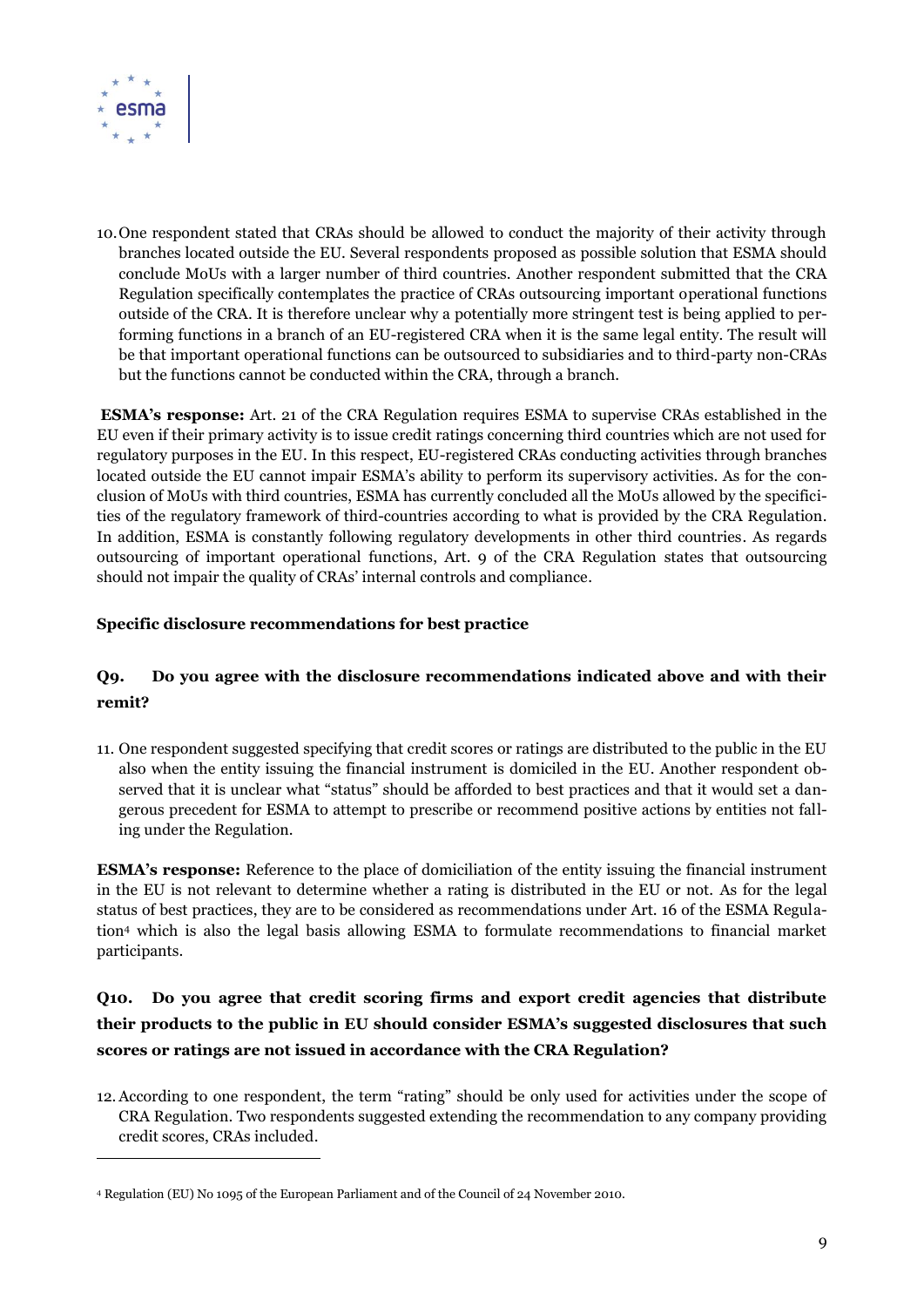

**ESMA's response:** As for the use of the term "rating", the CRA regulation does not limit its legal use to registered CRAs. ESMA agrees with the view that the recommendation should be extended to any company providing credit scoring including CRAs (Guidelines, Annex II, paragraph 21).

**Q11. Do you agree with ESMA recommendation that the credit scoring firms and export credit agencies retain full responsibility for the disclosure indicated above when their scores or ratings are distributed to the public in the EU via agreement with third parties?**

13. The majority of respondents agreed with ESMA's view on this matter.

**Enforcement of the scope of the CRA Regulation**

### **Q12. Do you agree that ESMA should take action to prevent any entity from abusively distributing credit ratings in the EU?**

14.Two respondents requested to modify the proposed Guidelines by deleting the provision whereby ESMA shall impose fines and periodic penalty payments with respect to CRAs that create impediments to effective ESMA supervision by carrying out entirely (or prevalently) important operational functions in branches outside the EU. Another respondent requested more flexibility to allow CRAs to carry out services outside the EU. According to another respondent, the fining structure provided in the CRA Regulation could lead to disproportionate impacts on smaller CRAs, so that greater flexibility should be afforded to ESMA in respect of the application of the enforcement regime.

**ESMA's response:** ESMA decided not to accept the request for amendment on the same basis explained above in its answer to comments on Q6, namely that ESMA's ability to perform its supervisory competences with regards to third-country branches should not be impaired by the local regulatory framework. As regards the observation on the fining structure provided for in the CRA Regulation, ESMA applies the CRA regulation and in particular, Article 36 on fines. Conducting credit rating activities in the EU without being registered with ESMA then constitutes an infringement of the CRA Regulation.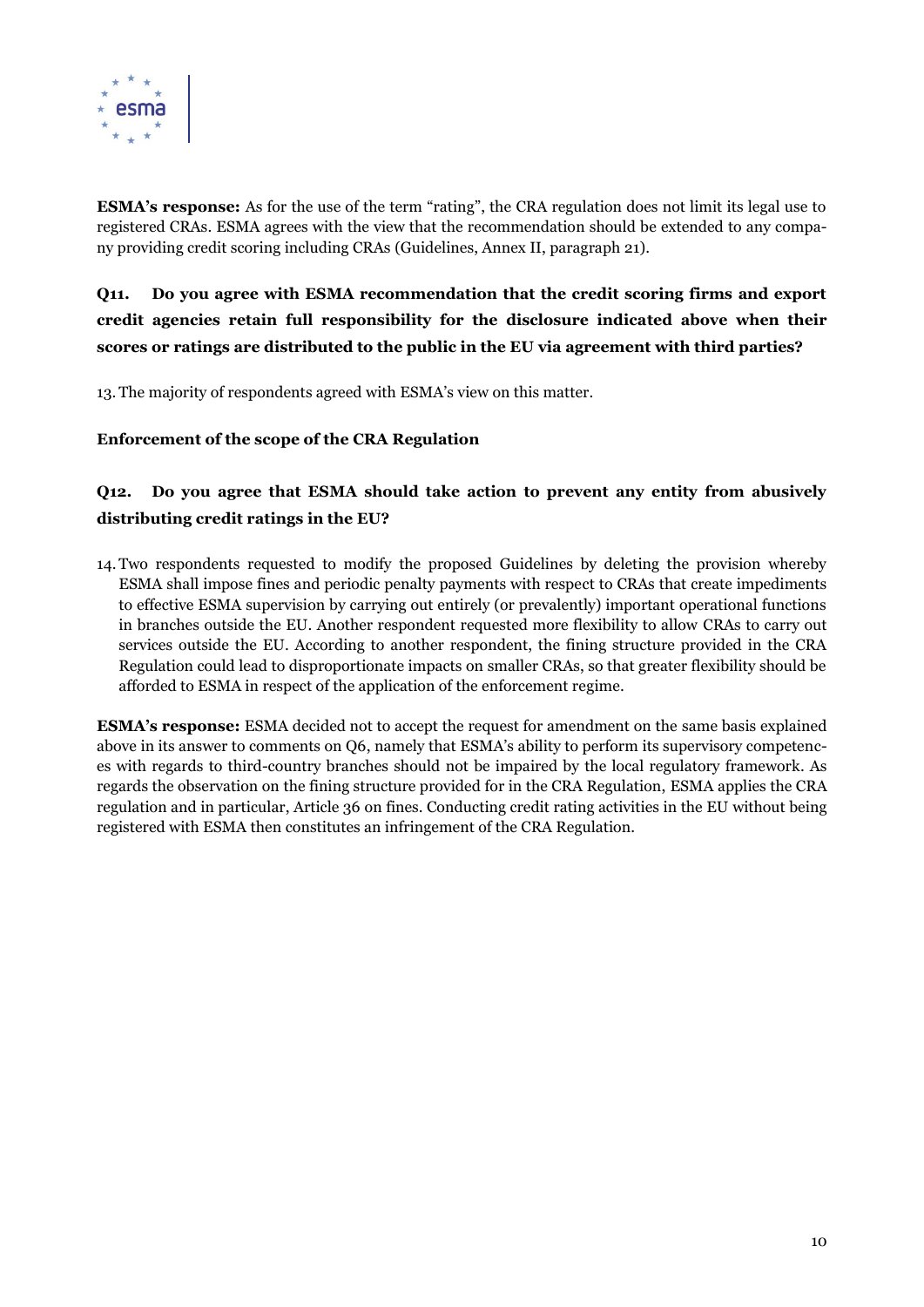

Date: 15 April 2013 ESMA/2013/SMSG/005

## **Annex I**

### **ADVICE TO ESMA**

### **ESMA Consultation Paper on the Guidelines and Recommendations on the Scope of the CRA II Regulation (ESMA/2012/841)**

- 1. SMSG welcomes the consultation paper with guidelines and recommendations on the scope of the CRA II Regulation.
- 2. In particular, SMSG welcomes that the paper tackles some aspects which were already underlined in internal comments of the SMSG. In particular SMSG supports the document effort on the differentiation between credit rating and credit scoring, which are different products with different analytical basis, and the clarification on the definition of private ratings.
- 3. We will focus our comments on some questions we think are the most relevant: for the full content of the proposals please refer to [the ESMA Consultation document.](http://www.esma.europa.eu/system/files/2012-841.pdf)

### **Obligation to register**

### **Q1. Do you agree with the approach set out above on the obligation to register?**

4. Yes. It is important to have an obligatory registration for ESMA to be able to supervise the CRAs, and this obligation is already incorporated in CRA II Regulation.

#### **Credit rating activities and exemptions from registration**

- 5. The example given in 3) of paragraph 34 considers as rating under CRA Regulation the output of automatic models that incorporate qualitative inputs transformed into quantitative inputs suitable to be processed by the algorithms in econometric models.
- 6. But this process seems to lack the "analysis", the "evaluation", the "approval" or the "thorough analysis of all information that is available (…) and that is relevant to the analysis" which is typical of a "regulated" rating. Rather it appears to be a scoring.

### **Q3. Do you agree with the explanation of credit ratings provided in this document?**  and

### **Q4. Do you believe that the intervention of rating analysts in the assessment of the relevant information is the key element to distinguish credit ratings from credit scorings?**

7. The "sufficient qualitative analysis" and "substantial rating-specific analytical input" is not well described in the Proposed Guideline of paragraph 35 of the Consultation Paper.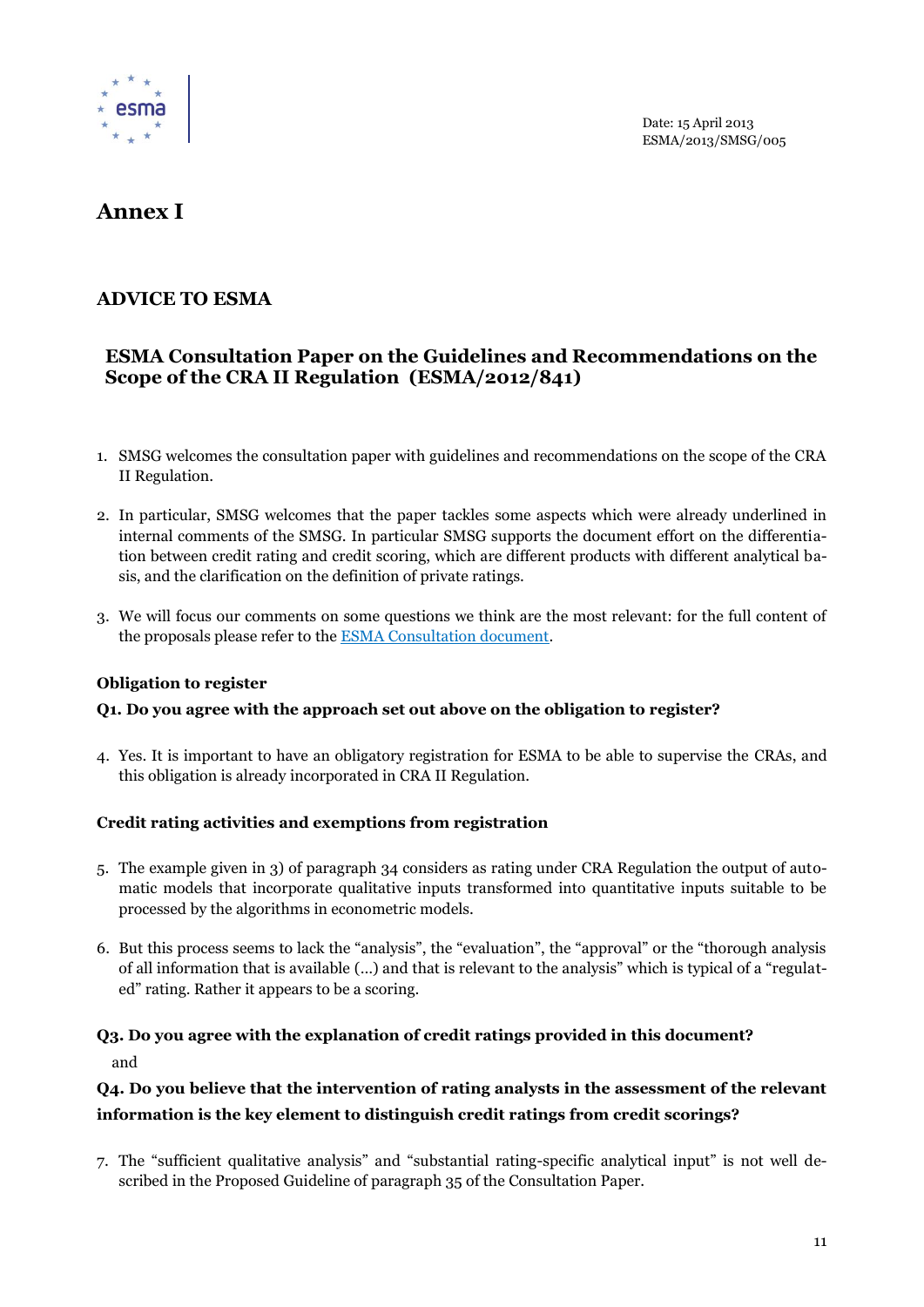

8. It should be clarified that only if most of the analysis is performed with the intervention of rating analysts and the evaluation and approval is done by a group of persons, the output should be considered a credit rating; otherwise it should be considered a credit scoring.

### **Private ratings**

#### **Q5. Do you agree with the explanation of private ratings provided?**

9. Yes, although it is difficult ex ante for a CRA to "reasonably conclude that a private rating is to be disclosed to the public" and so to "refrain from issuing that rating". It would probably be a better solution to ask CRA's to try to guarantee this in the contract with the person who placed the order and, if that person does not comply with that clause, abstain in the future to have him as a counterparty in a contract, refraining, then, from issuing that rating.

#### **Establishment of branches outside the EU by registered CRAs**

### **Q6. Do you agree with the approach taken in the text above regarding the establishment of branches of registered credit rating agencies outside the Union?**

10.Yes, because the establishment of branches outside the EU may raise concerns for the supervision by ESMA of the activities performed through those branches.

### **Q7. Do you agree that credit rating agencies should demonstrate that there is an objective reason to conduct certain credit rating activities in branches established outside the Union?**

11. Yes. This is essential to avoid having CRAs circumventing the endorsement regime through branches established outside the EU.

### **Q8. Do you agree that ESMA's capacity to deliver effective supervision would be impaired where credit rating agencies conducted entirely or prevalently important operational functions, and in particular credit rating activities, in branches outside the EU?**

- 12. The approach set forth by ESMA appears to be too rigid to be proposed in the form of guideline and seems to go over what is in the Regulation.
- 13. Even if a CRA operates through branches, ESMA would have the ability to exercise an efficient supervision through the headquarters of the CRA in the EU, and possibly with the cooperation of the third country competent authority.
- 14.If EU CRA internationalize in the future, ESMA should not interfere with the freedom of that expansion, being normal, in such a situation, to have most of the CRA activity outside the EU.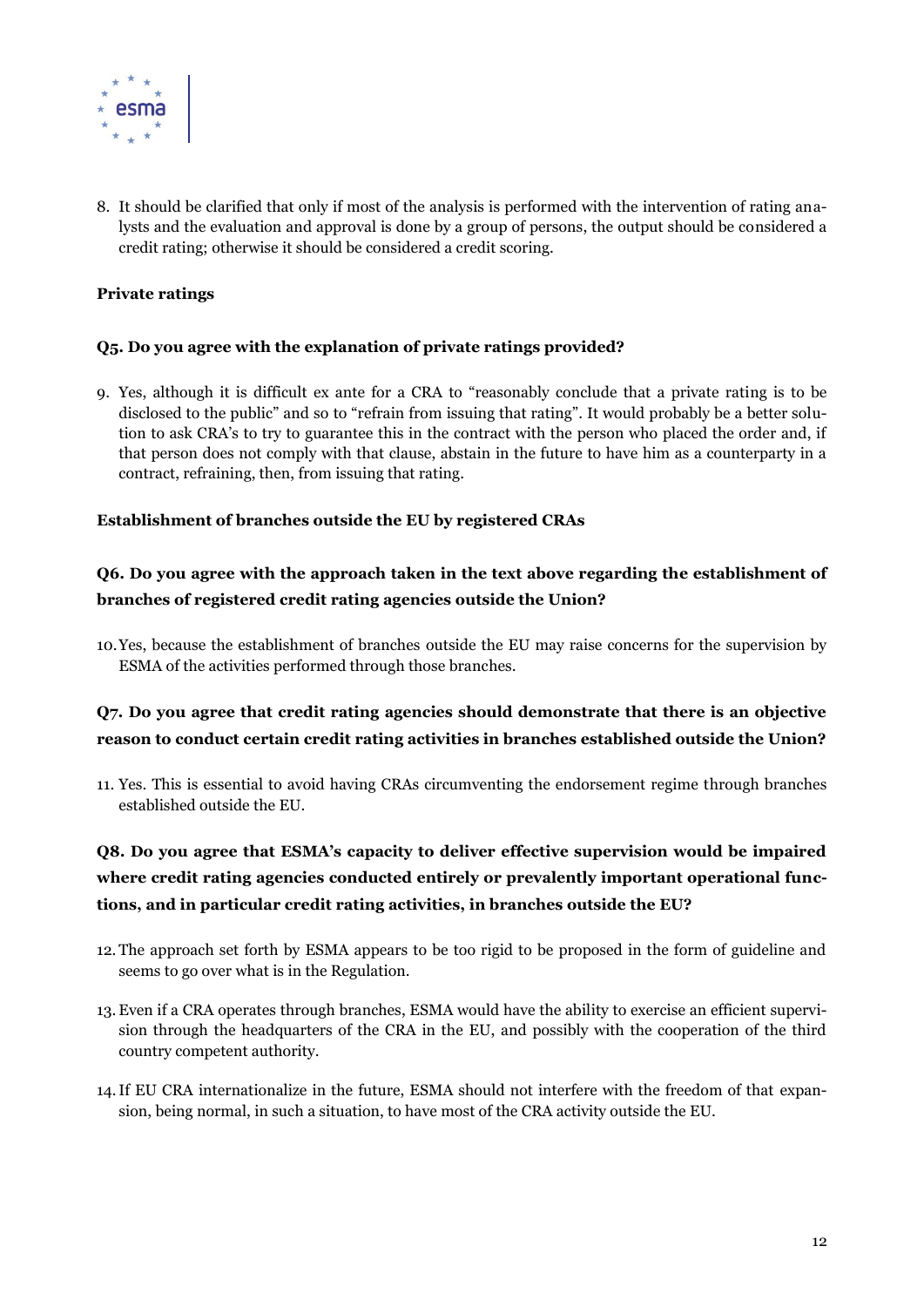

### **Specific disclosure best practices**

### **Q9. Do you agree with the disclosure best practices indicated above and with their remit?**

15. Yes, it is fair to state that credit scores or ratings are considered to be distributed to the public in the EU when they are disclosed to an undetermined or undeterminable generality of individuals domiciled in the EU or through a website registered with a domain corresponding to one of the Member States of the EU.

**Q10. Do you agree that credit scoring firms and export credit agencies that distribute their products to the public in EU should consider ESMA's suggested disclosures that such scores or ratings are not issued in accordance with the CRA Regulation?** 

16.Yes. This is the only way to guarantee that there is no misunderstanding leading to the use of scorings as ratings issued in accordance with the CRA Regulation.

### **Q11. Do you agree with ESMA recommendations that the credit scoring firms and export credit agencies retain full responsibility for the disclosure indicated above when their scores or ratings are distributed to the public in the EU via agreement with third parties?**

17. Yes. This is the simplest and most effective way of doing it to guarantee the disclosure is done.

### **Enforcement of the scope of the CRA Regulation**

### **Q12. Do you agree that ESMA should take action to prevent any entity from abusively distributing credit ratings in the EU?**

18.Yes. This empowerment comes directly from the CRA Regulation.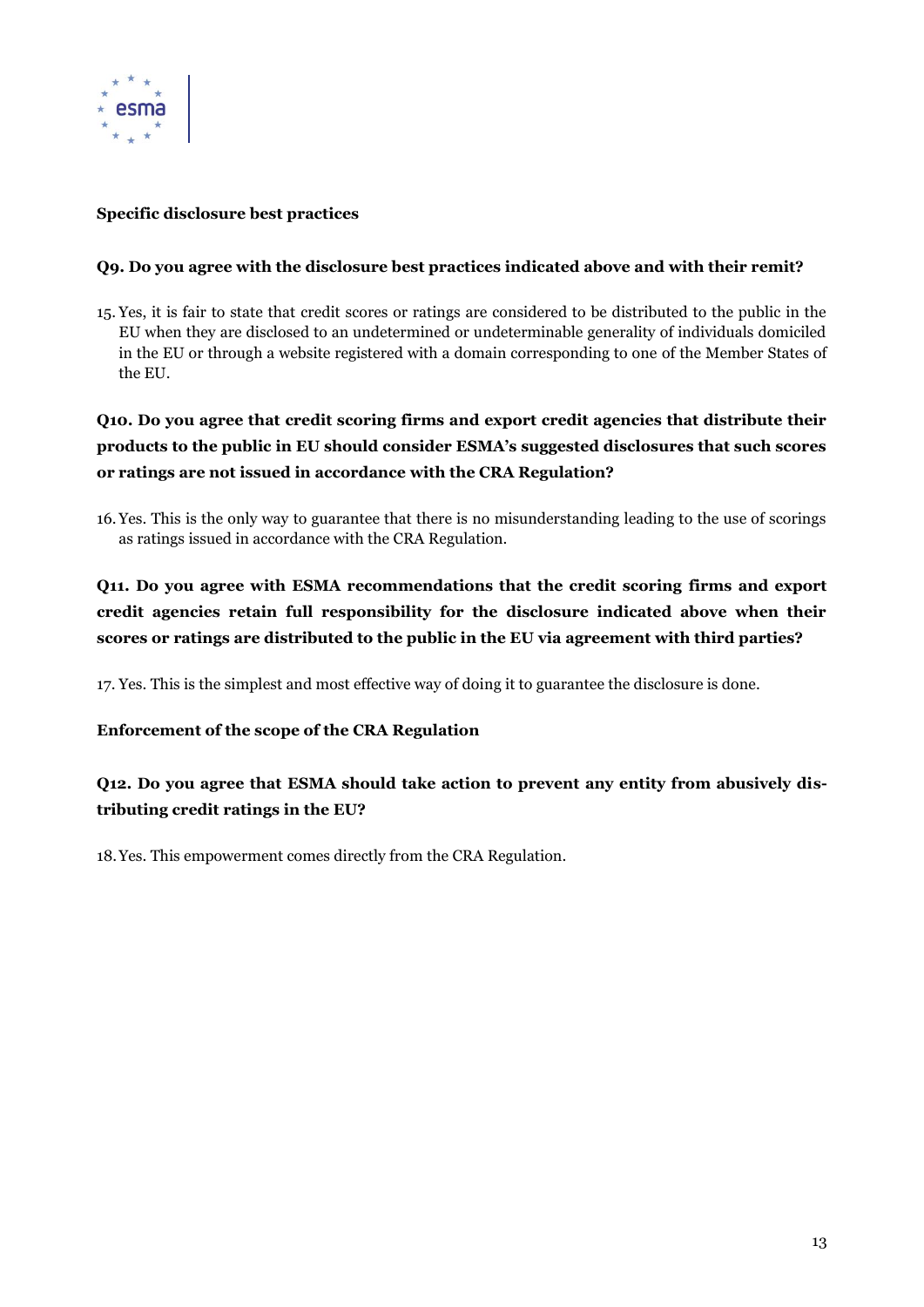

# **Annex II: Guidelines and recommendations on the Scope of the CRA Regulation**

### **I. Scope**

### **Who?**

- 1. These Guidelines and recommendations are addressed to:
	- a. credit rating agencies (as defined in the Article  $3(1)(a)$  of the CRA Regulation);
	- b. NCAs and SCAs.

#### **When?**

2. These Guidelines and recommendations will be published in all EU official languages.

### **II. Purpose**

- 3. The purpose of these guidelines and recommendations is to provide a clarification of the scope of the CRA Regulation, in particular of the provisions thereof concerning the following specific matters:
	- a. obligation to register;
	- b. credit rating activities and exemptions from registration;
	- c. private ratings;
	- d. establishment of branches in third countries;
	- e. specific disclosure recommendations for credit scoring firms and CRAs established in third countries;
	- f. enforcement of the scope of the CRA Regulation and Cooperation with National Competent Authorities.

### **III. Compliance and reporting obligations**

### **Status of the Guidelines and Recommendations**

- 4. This document contains Guidelines and Recommendations issued under Article 16 of the ESMA Regulation. In accordance with Article 16(3) of the ESMA Regulation competent authorities and financial market participants must make every effort to comply with the Guidelines and Recommendations.
- 5. Competent authorities to whom the Guidelines and Recommendations are addressed should incorporating them into their supervisory practices, including where particular guidelines within the document are directed primarily at financial market participants.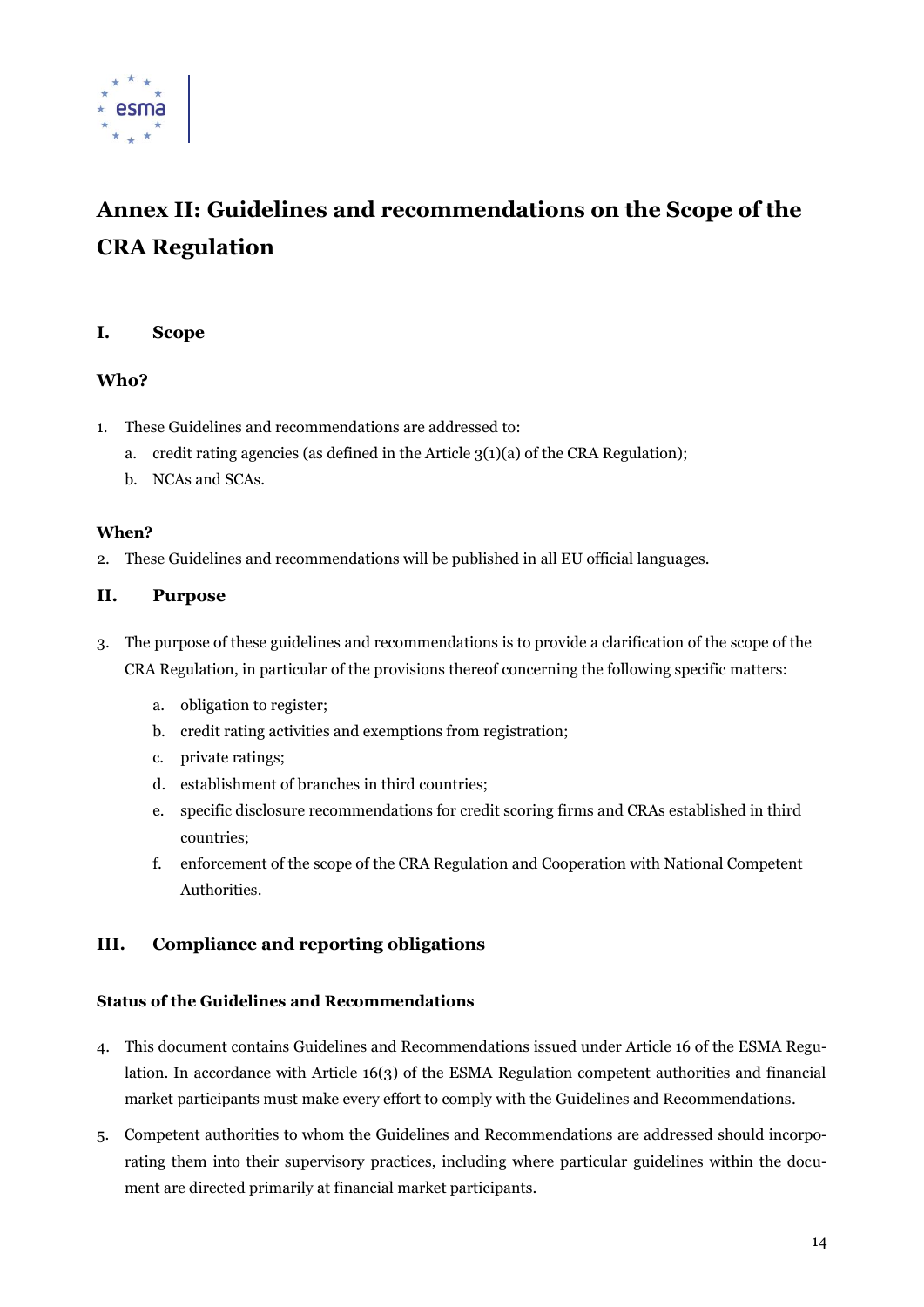

- 6. As regards all the other chapters of these Guidelines and Recommendations, NCAs and financial market participants are required to comply with the provisions of the CRA Regulation, while ESMA has the duty to ensure the application thereof.
- 7. The clarifications provided in the present Guidelines are relevant for the application of the provisions of the CRA Regulation.

#### **Reporting requirements under art. 16 of ESMA Regulation**

8. Competent authorities to which paragraph 26 of these guidelines is addressed must notify ESMA to [info@esma.europa.eu](mailto:info@esma.europa.eu) whether they comply or intend to comply with the Guidelines and Recommendations, with reasons for non-compliance, within two months of the date of their publication by ESMA in all the EU official languages. In the absence of a response by this deadline, competent authorities will be considered as non-compliant. A template for notifications is available from the ESMA website.

### **IV. Obligation to register under Art. 2(1), 3(b), 4, 5, and 14(1) of the CRA Regulation**

- 9. Credit rating agencies without a physical presence in the EU and fulfilling the prerequisites of Article 5 of the CRA Regulation shall obtain certification from ESMA before distributing credit ratings for regulatory purposes in the EU.
- 10. Credit rating agencies established in the EU that are carrying out credit rating activities in the EU without prior registration are operating in breach of Article 2(1) and 14(1) of the CRA Regulation. Any credit rating agency that intends to carry out credit rating activities shall immediately apply for registration by ESMA. Entities must not issue credit ratings until they are registered as CRAs. Such obligations also apply to legal entities established in the EU which employ rating analysts providing rating services to a third-country entity.
- 11. Only a legal person can apply for registration. A natural person cannot apply for registration.
- 12. ESMA shall take a supervisory measure according to Article 24 of the CRA Regulation against credit rating agencies that operate without registration or, where appropriate, certification in the Union and impose a fine pursuant to Article 36a and Annex III.54 of the CRA Regulation.

### **V. Credit rating activities and exemptions from registration (Art. 2 and 3 of the CRA Regulation)**

13. Credit ratings, as defined in Article 3(1)(a) of the CRA Regulation, include quantitative analysis and sufficient qualitative analysis, according to the rating methodology established by the credit rating agency. A measure of creditworthiness derived from summarising and expressing data based only on a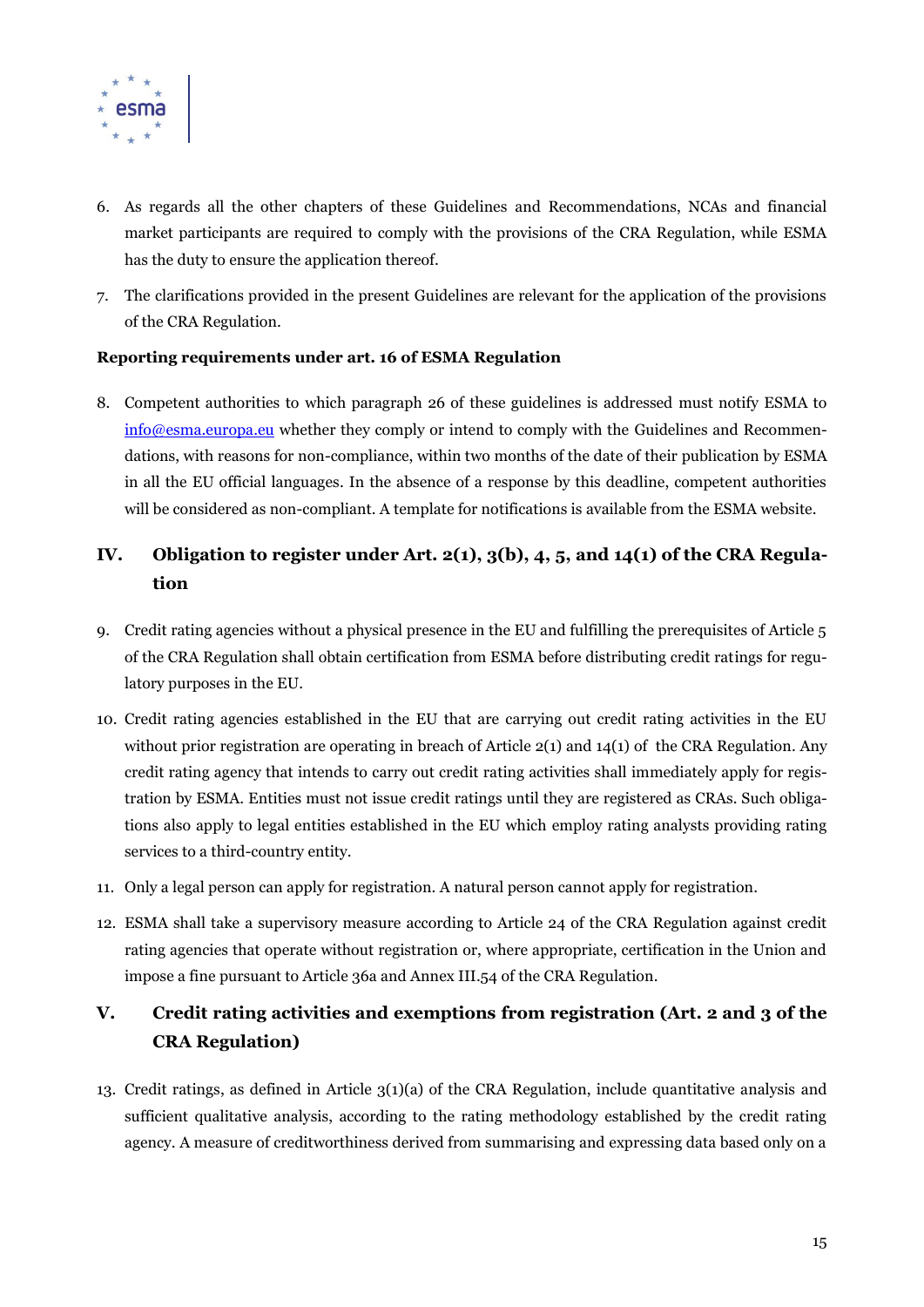

pre-set statistical system or model, without additional substantial qualitative rating-specific analytical input from a rating analyst should not be considered as a credit rating.

- 14. A rating which is provided to different persons belonging to a list of subscribers does not fall within the definition of "private rating" in Article 2(2)(a) of the CRA Regulation. On the other hand, Article 2(2) of the CRA Regulation does not mean that any transmission of the rating to a third party by the person that ordered it would correspond to public disclosure or distribution by subscription. The recipient of a private rating is allowed to share the rating with a limited number of third parties and on a strictly confidential basis – as long as such disclosure does not correspond to public disclosure or distribution by subscription - to ensure that the private rating is not disclosed further. For instance, when applying for a loan, the recipient of a private rating may share his rating with his bank on a strictly confidential basis, or a bank can circulate a private rating to a restricted number of other banks for the purposes of a business transaction.
- 15. In accordance with Article 2(2)(a) of the CRA Regulation, credit rating agencies should ensure that the agreements for the issuance of private ratings cover the duty of confidentiality and limitations on the distribution of the ratings. When issuing private ratings, credit rating agencies should assess whether the person who placed the order, as recipient of the private rating, has any intention to use the rating in a way that would bring it into the public domain or to use it for regulatory purposes. Where the credit rating agencies can reasonably conclude that a private rating could be disclosed to the public, for instance taking into account that the same client already breached the duty of confidentiality in the past, ESMA recommends as a best practice that credit rating agencies should put in place the necessary measures to avoid such disclosure or refrain from issuing that rating.

### **VI. Establishment of branches outside the Union by registered credit rating agencies under art. 14(3) of the CRA Regulation**

- 16. Since branches do not have a separate legal personality from their parent, credit ratings issued in branches established outside the Union are deemed to be issued by their EU parent. Therefore, infringements by the branches of the CRA Regulation are attributable to the parent CRA which shall be the object of ESMA's supervisory measures, imposition of fines and/or periodic penalty payments.
- 17. ESMA might be prevented from performing its supervisory tasks if important operational functions of credit rating agencies were based and primarily operated outside the Union. Moreover, CRAs should demonstrate that there is an objective reason for credit ratings to be issued in branches set up outside the Union. For instance, the need to ensure an adequate presence in the third country in question. ESMA would take action according to Article 24, 36a, 36b in case of infringements by CRAs of Annex III part II points 2, 4, 5, 6, 7 and 8 of the CRA Regulation.
- 18. Important operational functions, as set out in Art. 9 of the CRA Regulation, should not be based or primarily operated in offices established in third-countries with no (or very limited) involvement of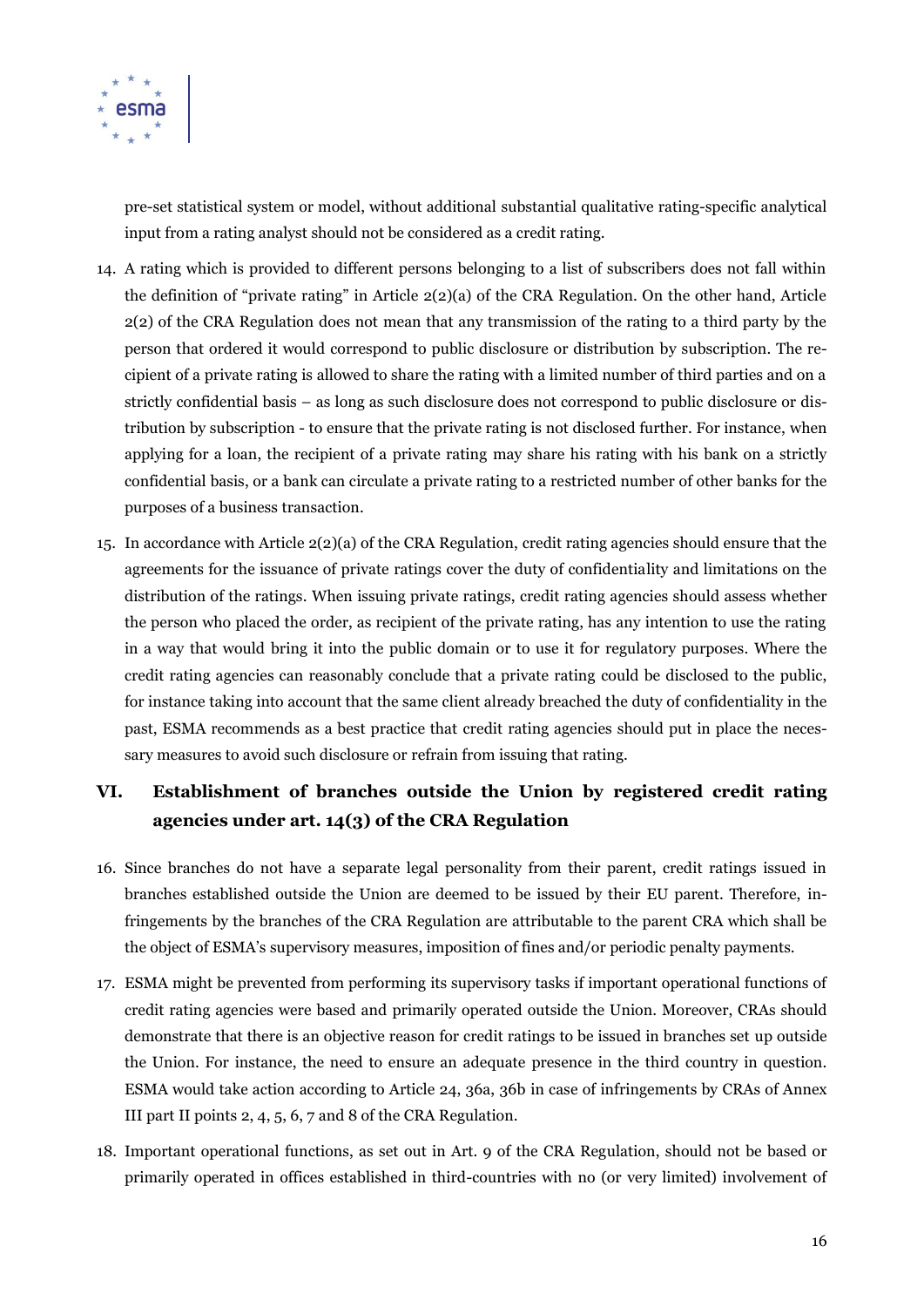

EU-based managers, systems or procedures of the credit rating agency. Important operational functions include units or divisions in charge of elaboration and issuance of credit ratings, credit analysis, rating methodology development and review, compliance, internal quality control, data storage/record keeping and systems maintenance or support. However, the identification of important operational functions may require case-by-case consideration. As regards the compliance function, CRAs should ensure that their internal control system is fully operational also in third-country branches.

19. Credit rating agencies shall not establish branches in third countries to perform activities that are subject to supervision by ESMA if this prevents ESMA from conducting supervisory tasks in relation to such activities of those branches as set out in articles 23b to 23d of the Regulation, including the ability to carry out on-site inspections and investigations. In this respect:

a) credit rating agencies should cooperate with ESMA in case of inspections or investigations, including on-site visits, regarding credit ratings or credit rating activities carried out in non-EU branches;

b) ESMA will assess the need to enter into cooperation arrangements with the local competent regulators to ensure the adequate supervision of branches located outside the Union;

c) prior to establishing branches in third countries, credit rating agencies should ensure that those branches will abide immediately with any request set forth by the officials of ESMA in the exercise of powers pursuant to Articles 23b to 23d of the CRA Regulation, including granting of access to premises, systems and resources in case of on-site inspections and investigations.

### **VII. Specific disclosure recommendations for best practice relating to Art. 16 (1) of ESMA Regulation**

- 22. ESMA recommends as a best practice that credit scoring firms and CRAs that distribute credit scores to the public in the Union should provide clear and prominent disclosure that those scores are not credit ratings issued in accordance with the CRA Regulation. ESMA recommends that this disclosure should be provided also by export credit agencies that act under Article  $2(2)(c)$  of the Regulation.
- 23. ESMA recommends as a best practice that where credit scoring firms and export credit agencies decide to publish such information, they should retain full responsibility for the disclosure indicated in the previous paragraphs when their credit scores or ratings are distributed to the public in the territory of the Union via agreement with third parties.
- 24. Credit scores or ratings are distributed to the public in the EU when they are disclosed to an undetermined or undeterminable generality of individuals domiciled in the EU for instance, through a press release. Credit scores or ratings are also distributed to the public when they are issued through a website registered with a domain corresponding to one of the Member States of the EU.